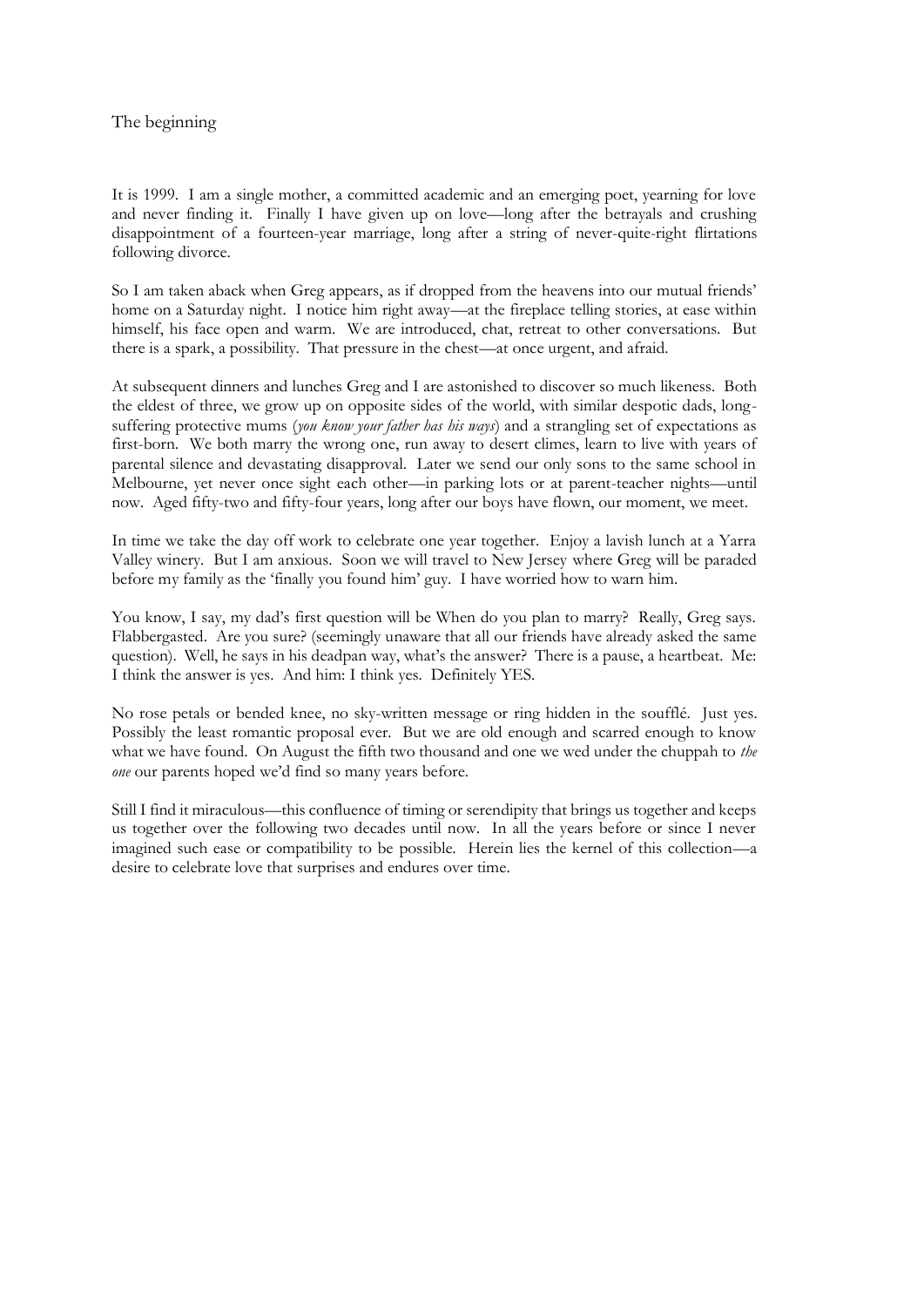**George and Jamie**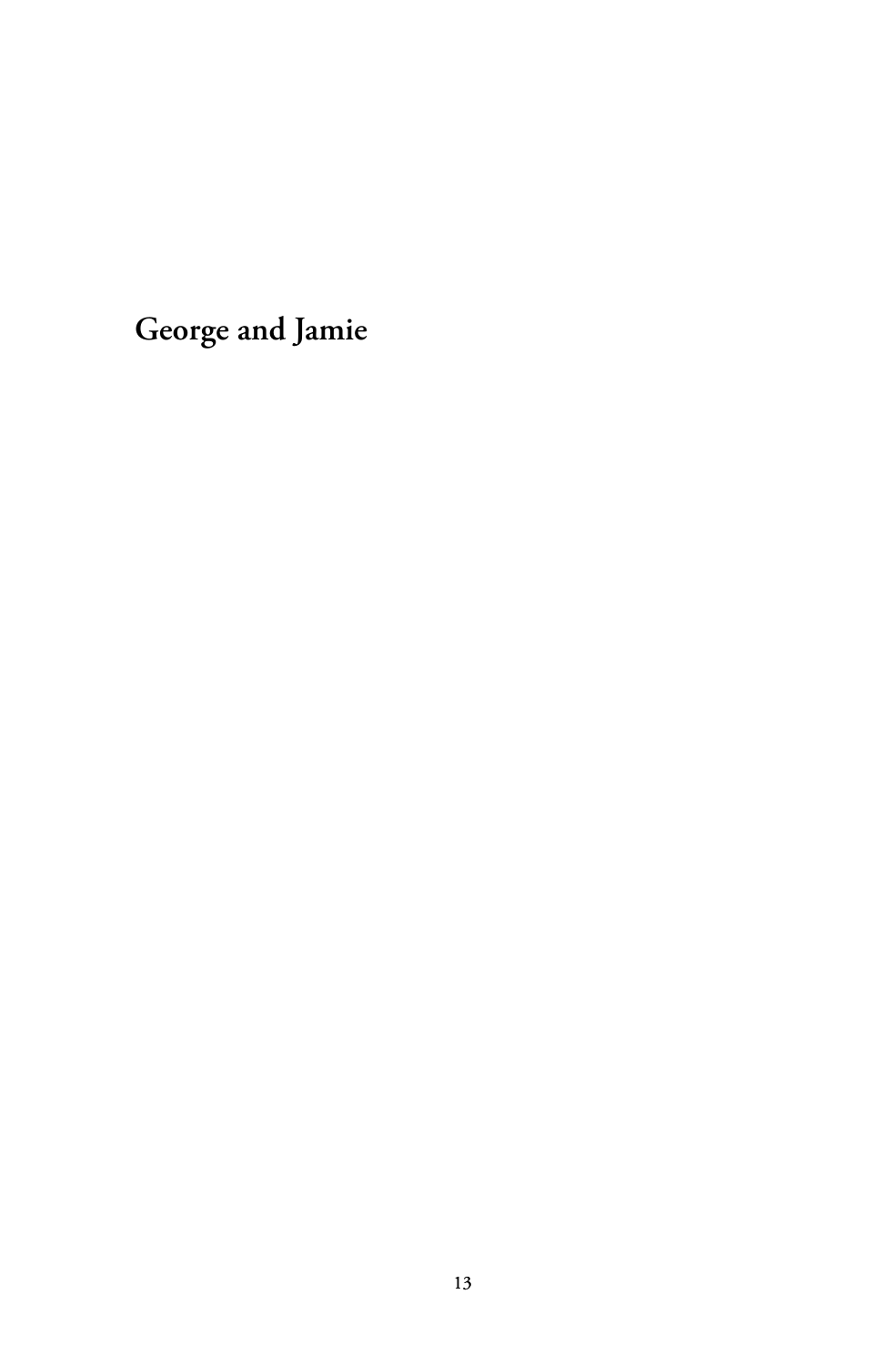It is music that brings George and Jamie together. He is twenty-one, she seventeen. Although immediately drawn to each other, their early connection is convoluted and it's not until 1989 that they become a couple. Their relationship is suffused by music—the struggle to establish separate flourishing careers and the joy of making music together. Overcoming traumatic health challenges presents a difficult set of issues. But George and Jamie's marriage in 1999 marks the beginning of more harmonious years—working in the same country, the birth of two adored sons, husband and wife supporting each other with patience and grace. We speak in their Leichardt garden on a summer's day, with cooling chinotto and delicious muffins, two double basses upright in the music room, not far from where we sit.

## George Jamie

it's our destiny to be together from the beginning—nineteen eighty-six we're playing the Australian Youth Orchestra season—Jamie's a complete force of nature—our attraction is fierce but we both have partners neither of us wants a committed relationship—I don't believe you find young love then fuse forever—it's attract/ repel—we're on again off again—don't really unite as an item for at least seven years we don't allow ourselves—call it directional dissimilarity—I'm going overseas you're commencing your VCA course in Melbourne so we massively try to avoid each other it's the right thing to do what I certainly don't need is the complication of loving a man who plays the same instrument—you're a superstar double bass player even then—I know I'm not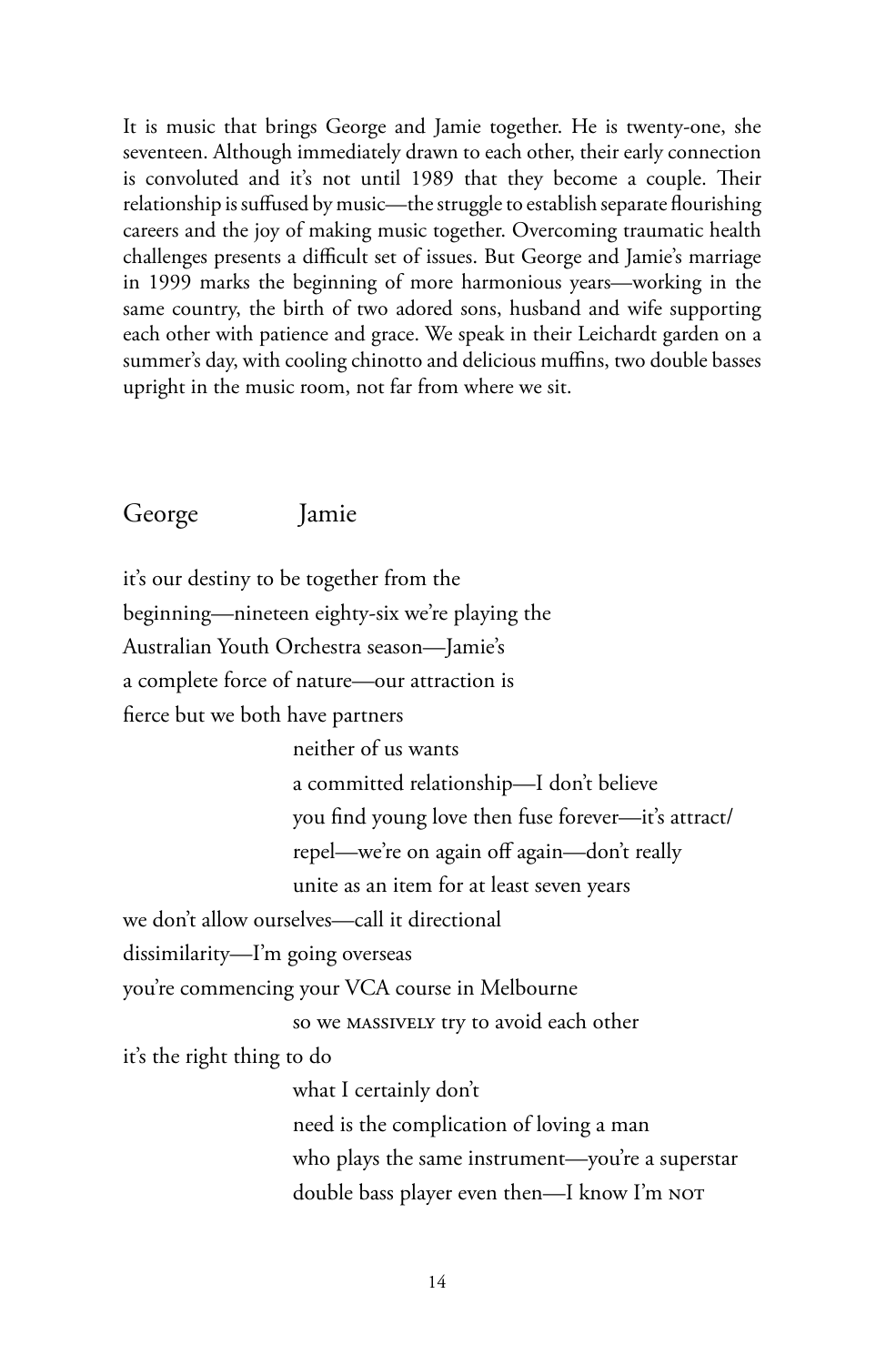by virtue of longer study—being older

no—you're the bass player of our generation for goodness sake

> it's a recognised truth—so my feminism kicks in—no no I can't have this love now it will diminish me—I know it sounds terrible but true—though the passion is torrid

I travel abroad to study and work for two years with a world-class orchestra in Amsterdam— I was born in Holland one of eight so I have obligations for military service—when they refuse my deferment for a second time I exit promptly to begin with Opera Victoria—that's when we get serious—for six months we play La Bohéme—great operatic masterpieces

> we hope to clear each other out of our systems—do the full-on fling thing and be

DONE—but it doesn't work does it—we are SMITTEN

yes absolutely besotted—attracted to

each other in a multiplicity of ways

but convinced a long term relationship is not good for either of us—then you get that phone call

I'm told the SSO is auditioning for

a bass in six weeks' time—I down tools completely

to focus—what a moment!—so intimate with

you and practicing the bass continuously

you play like a dream machine of course and win the position—then I leave to study in Paris

the entire question mark of us hanging mid-air—

the next two years are a bit tricky—I visit

you in Paris we're volatile—burning cooling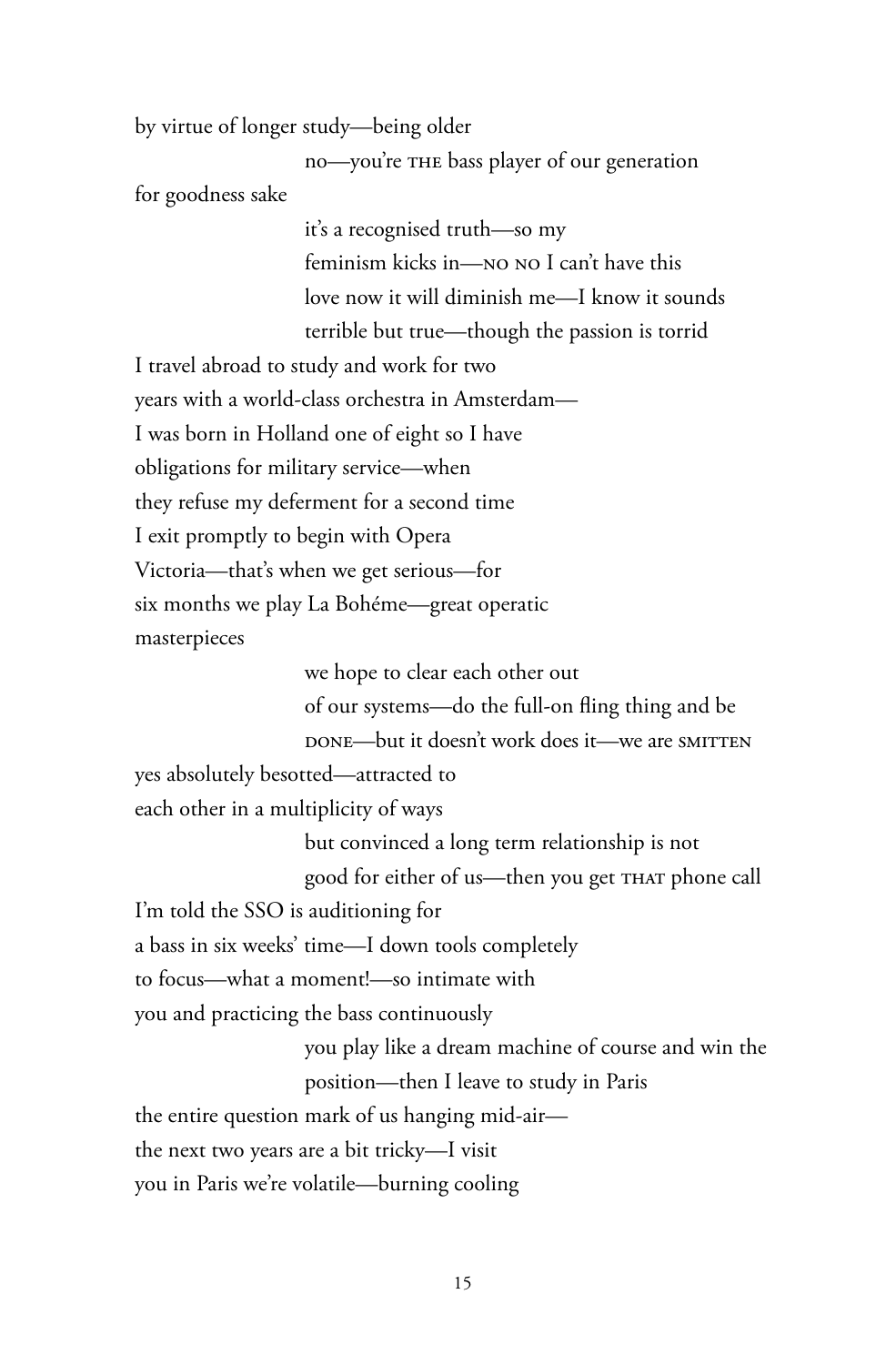burning—but on your return to Australia we move in together

> although I'm overseas months at a time performing with early music ensembles—my career is big in Europe—in Australia I'm just seen as the GIRLFRIEND of the Principal Bass for the Sydney Symphony

this has been one of our biggest predicaments you're a magnificent musician yet when you audition for the orchestra they don't appoint you—I'm gutted—want to do more— help more—but the bass section's all male—you challenge their every idea of what a partner-musician should be

> well thank God for the Australian Brandenburg brilliant—I can play full-on seasons followed by superb breaks—and insist on taking the kids on tour—how hilarious—feeding Jackson backstage Hold Interval Please! My baby's still on the boob! Those years caring for little people—performing/ rehearsing/touring—it's just crazy frenetic

and we survive dreadful crises before the kids are born—nineteen ninety-four we're busy zipping around the world—I smash my elbow on the arm rest of a chair—the ulna nerve is severely damaged but I play on—can't stop—when disaster strikes you work even harder right?—a year later I'm diagnosed with MS—muscle groups shut down for weeks—months—devastating physical symptoms— I exercise eight hours a day with two mirrors when I see a twitch I zero in on it—turn around the slightest movement

> you're incredible raising up an arm—commanding your muscles to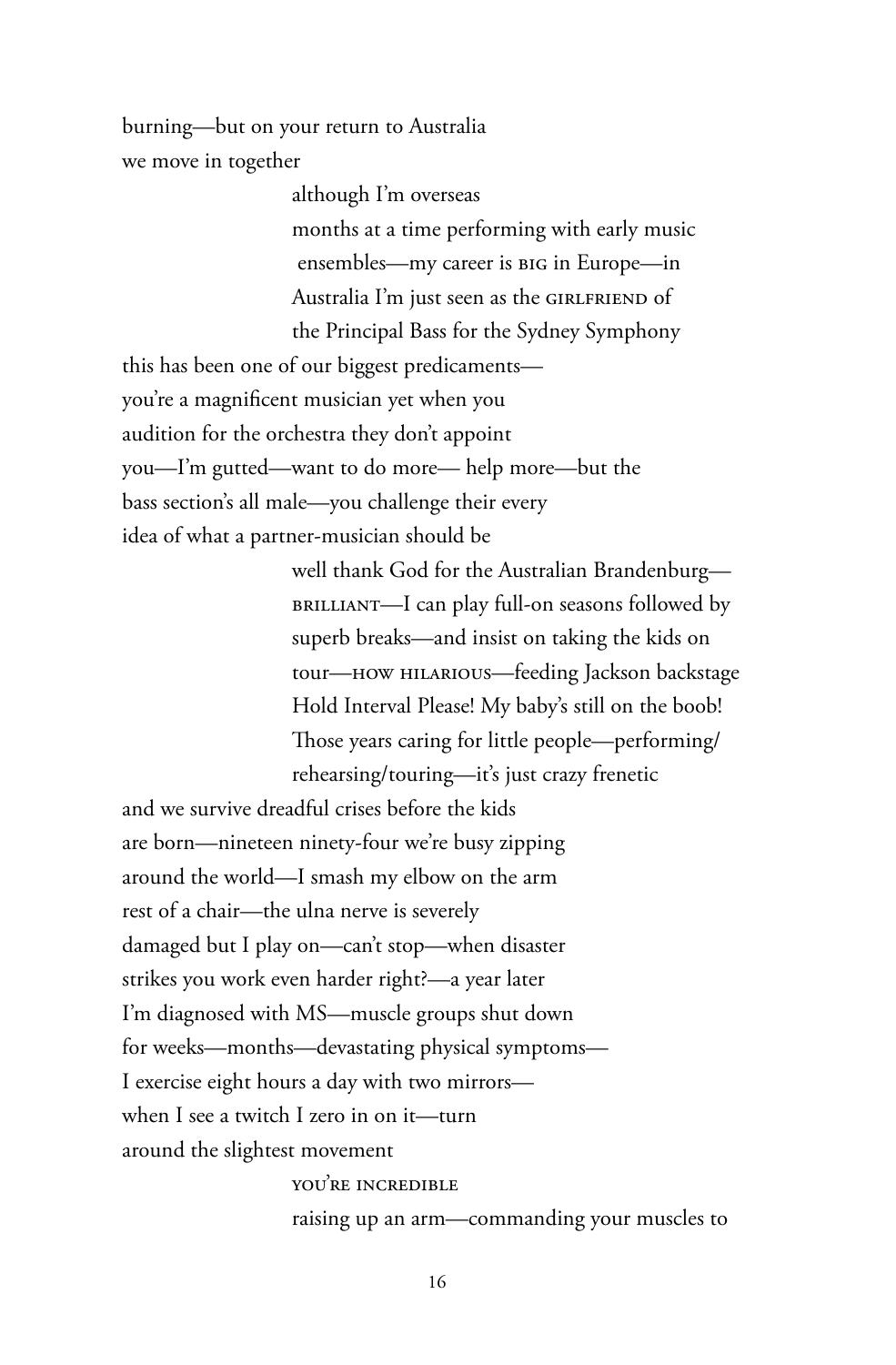move with a singular focus few people have Jamie supports me the entire time even when I try to throw everything I cherish away my job our relationship—I'm spiralling down ready to follow a woman I barely know to Budapest

> it's simply crushing to be told he'll be wheelchair-bound in months—devastating to watch his body fighting itself—but I return overseas to consolidate my position

and support us both if need be—in retrospect not a smart choice

> you're at the bottom of a deep hole—you fax me in London—The Relationship is *off!* Leaving for Hungary—I'm like what?—pay out my contract and race back home to Sydney—no way this love of ours will finish on a fax!—I give us six months to get sorted—or we end it

eventually I do come good—so do we—

it's an excruciating process—learning to

manage the symptoms—slowly build up stamina

it's a time of great change in neurology—we're not cognisant yet of how to rebuild neural pathways—I believe if they remove your brain and dissect it they'll find you still have MS but have created new circuits through sheer tenacity

I'm determined to find a way—regardless of what the medicos say—I exercise months on end to bring my body back—how much willpower or how much good fortune I don't know—yet we still love each other despite all the catastrophe

> for years George is saying Let's get married—I say No I can't possibly be a wife-my mum is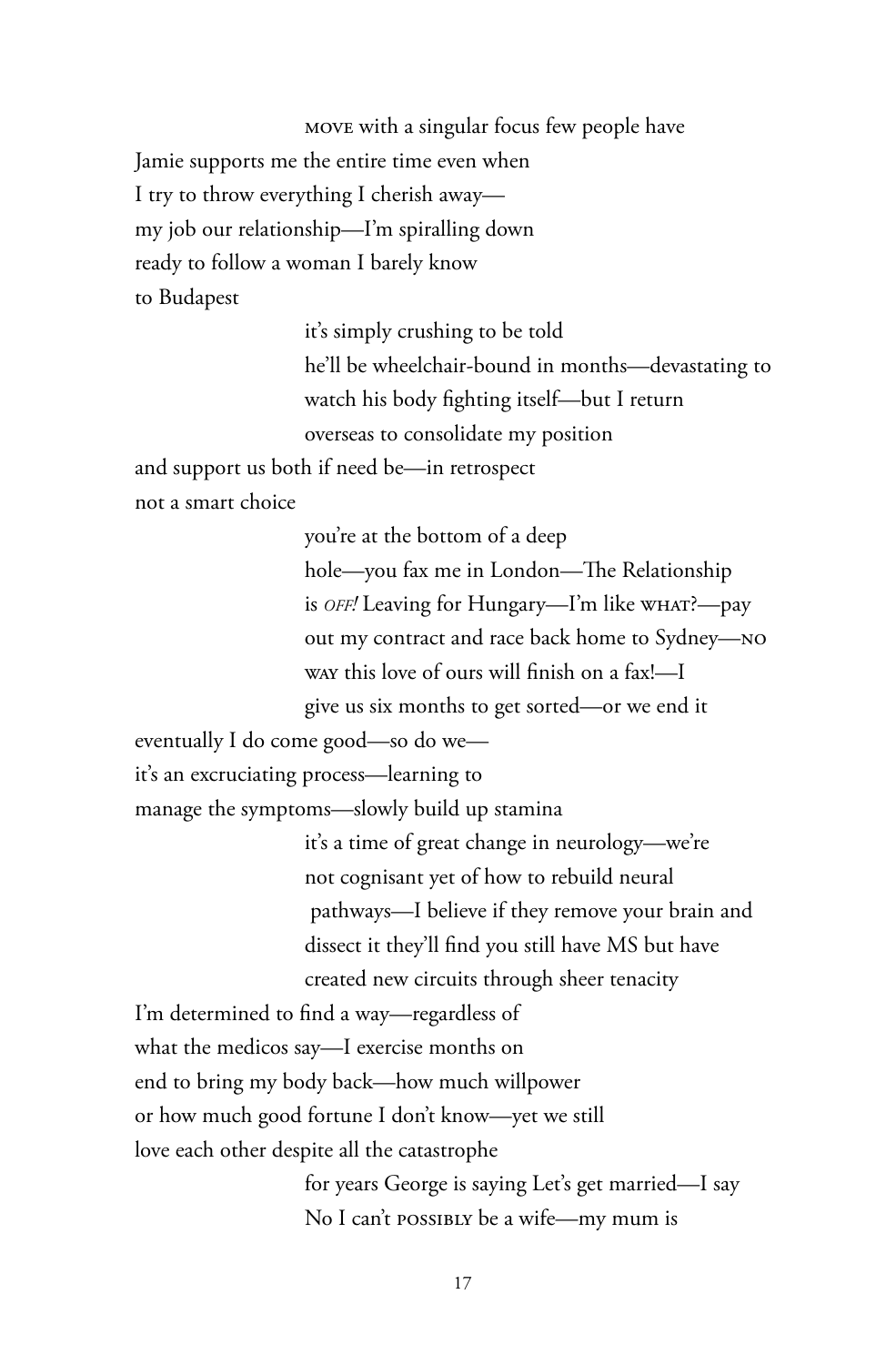truly offended—but one day my fabulous auntie takes me aside—For God's sake Jamie get over yourself!—you may not love George forever but if you last seven good years that's more than most

I propose in the bathroom of our rental house in Newtown—we're back in the same country—and you realise

it won't kill me to get married—I

actually want to—we plan a big party

with all our loved ones—a proper acknowledgement

of our commitment to each other—perfect thing

to do—it remains the only time that our large

respective clans come together

in the foothills

of the Strathbogie Ranges at my family's farm—we marry under ancient river red gums— I remember turning around to see all our beautiful friends and I'm struck—they're just here for us —not for a concert or contract obligation they love us—what an extraordinary feeling of community closeness—my deepest sense is this rite of passage will change our lives forever

and it does—like starting a new conversation or a brand new chapter—life moves very quickly

> I'm pregnant right away—Jackson comes into our lives—Harry twenty-two months later—we buy our first house together and a precious double bass

presents itself—I either grab it or it will

disappear but I'm wracked with doubt—what if I can't

regain my playing?—am I still a musician

or not?—this moment is a declaration—we're

setting new markers—wedding/house/kids/instrument

the former Principal Bass says he sold his soul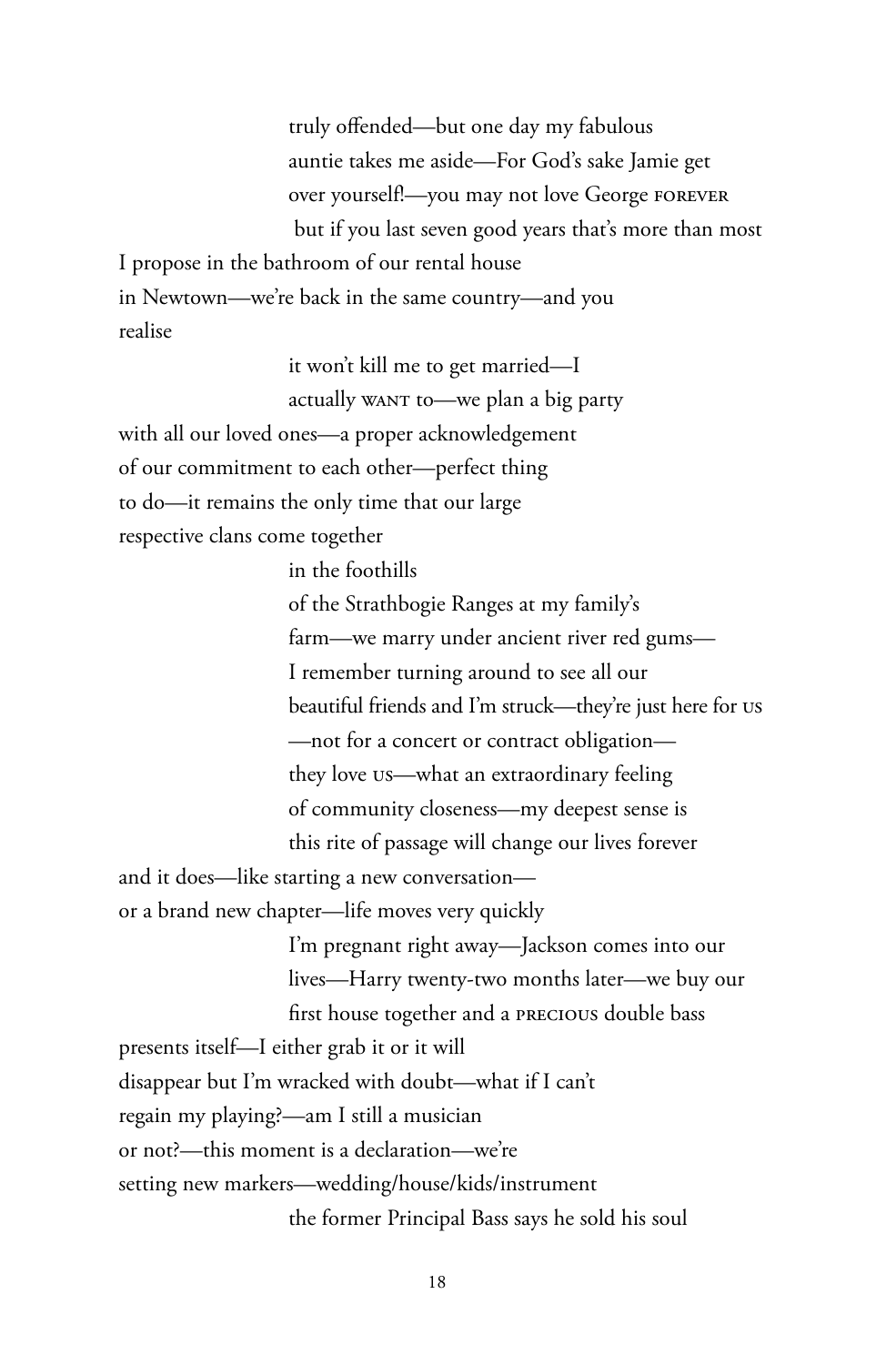to the devil to acquire this double bass from London—and he offers it to you—an act of faith when you're vulnerable—you're not next in line

that's right—but it's time to stake a claim—not leave life

to chance—of course the cost is astronomical—

we make it work

we do—it's perfect because you never really fell in love with your previous instrument did you?—the Italian Bella

my arms are long—she never felt completely right

and I'm hankering for her—now she's all mine—my own Bellissima—she made a fascinating journey from Modena, Italy through Egypt to Tassie then Melbourne—we know she arrives in Van Diemen's Land in eighteen ninety-eight—now we both have stupendous instruments-we're fortunate

there's always four of us in this relationship—

that's David's\* take on things as well—when we perform a duet at the Gallery of New South Wales

> he attends—we narrate the story of Chekhov's *Romance with a Double Bass*—hilarious tale of blighted love—double bass player hopelessly falls for a beautiful princess—it ends badly

a charming tragicomedy—David loves it but he says he'd like to write something for us—we assume for our next concert—*The Witching Hour* by Elena Kats-Chernin—he surprises us with several new poems—two double basses in conversation

> about us through the prism of our instruments— intensely personal—how can

<sup>\*</sup> David Malouf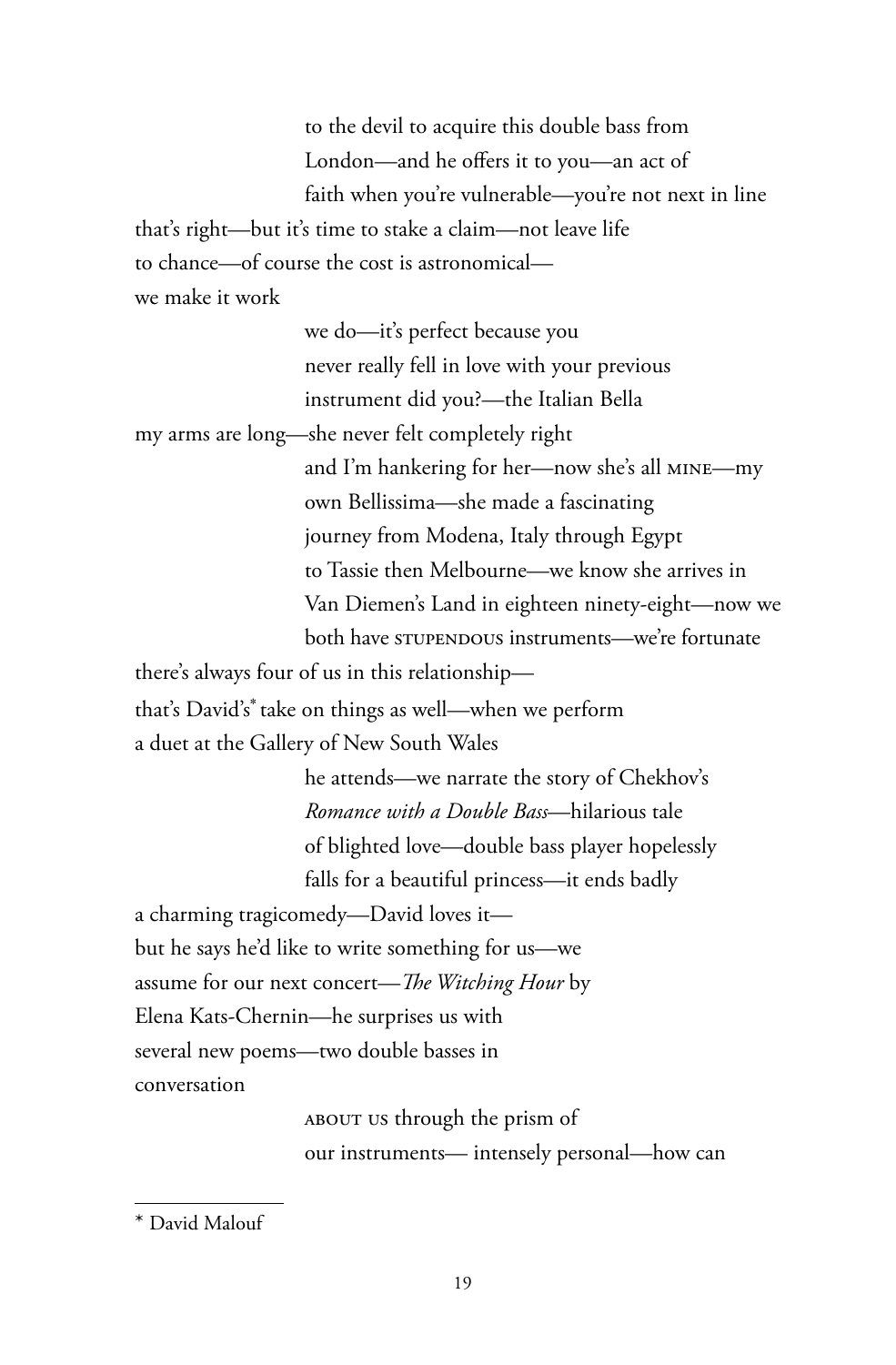we recite these in public?—we do—interspersed within Elena's fine music—FASCINATING often people say You're the powerhouse couple it's not real—of course we interconnect deeply and in everything to do with music but we've also had to endure devastating health calamities—in two thousand eleven Jamie collapses from extreme vertigo—she has crushing headaches and shocking double vision

> Mal de Debarquement Syndrome is diagnosed— I can't walk can't talk without stuttering—can't think sleep sixteen hours a day and need to retrain my brain to read—what do these symbols on the page mean? sometimes I need to breathe into a paper bag when my mind can't compute—but put me on a stool with my darling Bella and I can play just play— George is incredible during this scary time

I organise life as you would for me—buffer our boys so they're not too disoriented—it's terrifying—I'm worried sick

> I'm perfectly fine now although it takes a long time—but isn't it astonishing both of us suffer from these cataclysmic neurological events—we don't get normal things like colds!—yet we recover— I'm sure it has to do with the musical brain

we overcome but we're still filled with doubt in the

creative process—just one disaster on stage

we move from hero to zero—reputations

dissolve LIKE THAT!—enter one bar early—no one notices but you fall in a hole of despair you can't say OH SORRY I meant to play F sharp the kids were vomiting last night I had no sleep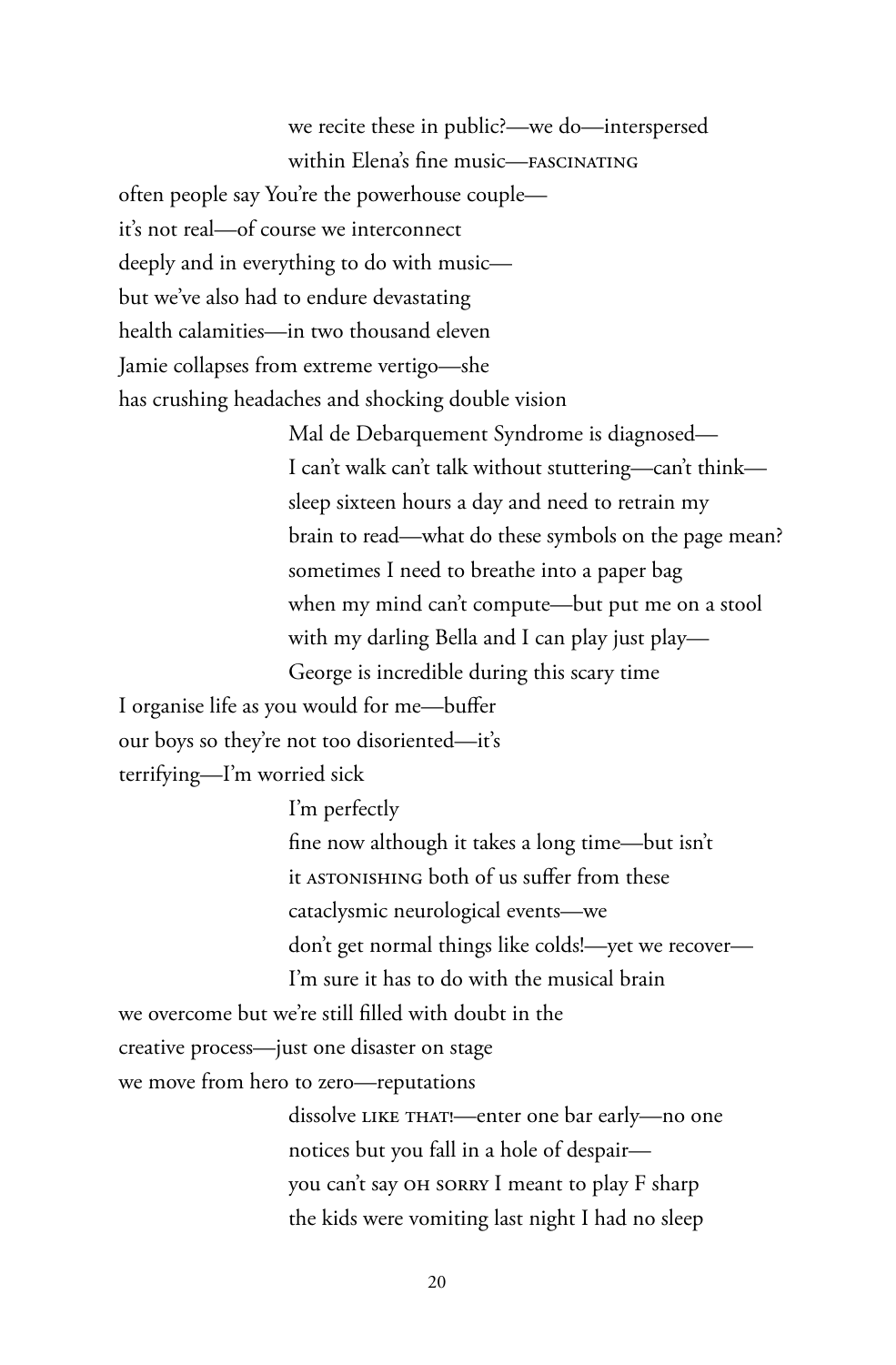we're highly exposed it's impossible to hide judged on every performance—it's sobering but isn't it DIVINE when we play together? I adore the way you throw yourself into the music—your passion intensely audible to the listener—that's rare—I remember when we played Haydn with Steven Isserlis—dynamic cellist—we're electric—audience in rapture the power of communicating without words a precious space only we inhabit—it's the preparation that's difficult

> we need to tread carefully—not offend each other—it's complicated when we're at different levels of fragility and technique or confidence

yes delicate—but we've learned to be each other's best critic—we've been astoundingly productive over a long span of time—although it does take a while to accept your way of helping

## oh cop!

I remember going to the rehearsal room early in our relationship—you ask me to listen—I say Great let me know when you work it out I'll help you insert the music—you just DIE how insensitive!—now my greatest joy is to play with you—you're technically finer—I'm inspired to take more care—try out new articulations

the boring stuff

not at all—you get me to cool down even when I'm one hundred percent—pull back to stay in control—when I sit beside you it's wow—my internal conversations are massive

anyone can do that